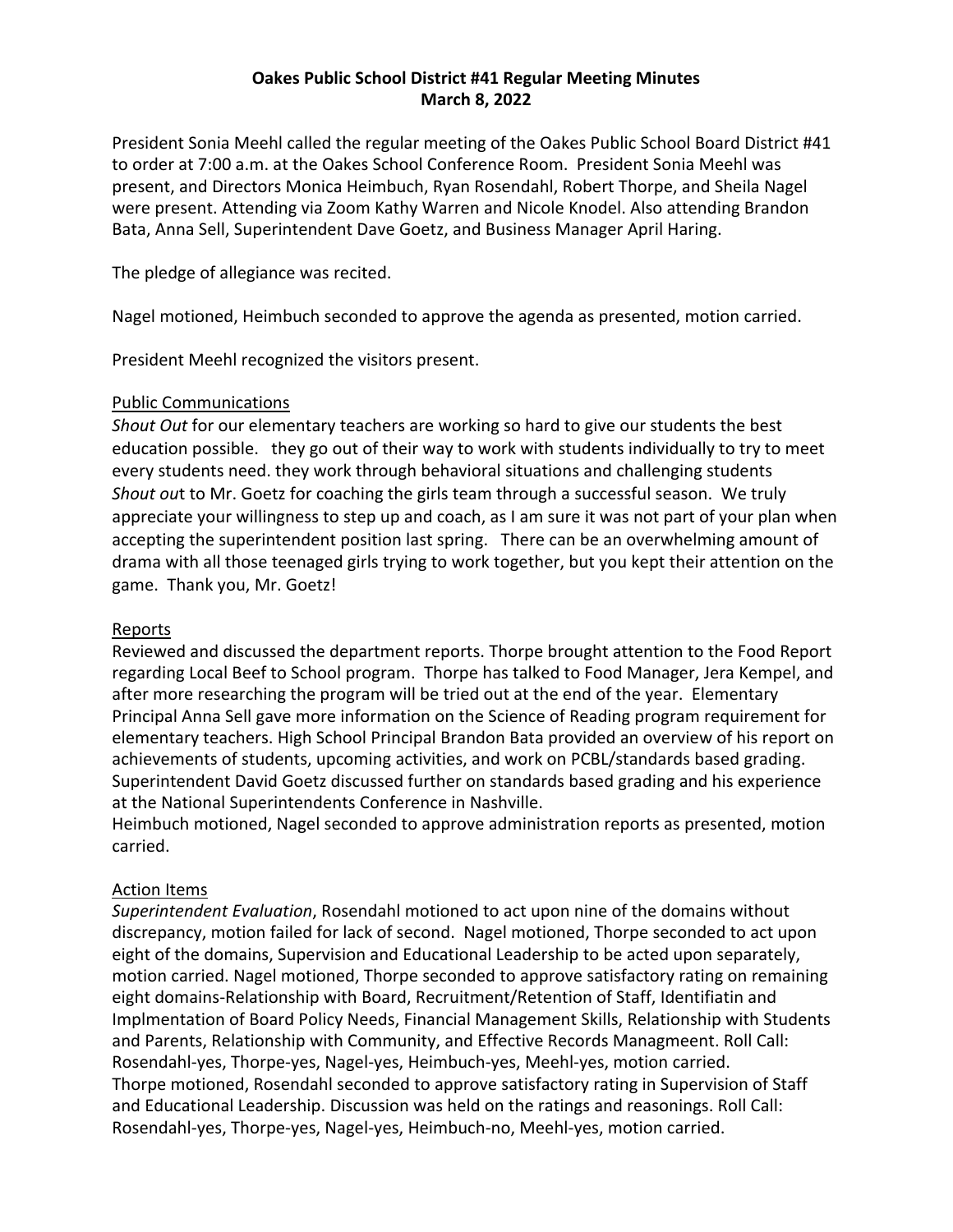*Bus Bids*, bids were received for a bus to replace Bus 7 through the State Clean Diesel Grant. Rosendahl motioned, Heimbuch seconded to award bid I-State for the 2023 Thomas bus due to past concerns with International busses, all present approved, motion carried.

*Staffing*, Nagel motioned, Rosendahl seconded to accept resignations from Ed Wentworth, Madison Taylor and Leigh Delahoyde effective at the end of the current school year, motion carried. Thank you was given to all for their service and appreciate all they have done for the District.

*Library Para*, request was made to have position moved from part-time to full-time position. Action tabled to be reviewed again for next year.

*2022-23 Salary Adjustments,* Negotiations Committee presented the proposal for salary adjustments for administration and classified staff; adjustments are in line with certified staff. Nagel motioned, Thorpe seconded to approve an increase of average 2.0% to administration salary base, an increase of average 2.0%% to classified hourly rate. Roll Call: Rosendahl-yes, Thorpe-yes, Nagel-yes, Heimbuch-yes, Meehl-yes, motion carried.

*Girls Basketball Coach*, Superintendent Goetz provided a review of his coach position and providing information as requested by the Board at the beginning of the season. No action taken.

*Storm Make-Up Days*, four days have been taken so far this school year. Meehl motioned, Nagel seconded to amend 2022-23 school calendar making April 18, April 19, May 26 and May 27 as Professional Development days with no school in session and Teacher Work Day would be May 31 motion carried.

*Tuition Reimbursement*, Nagel motioned, Heimbuch seconded to approve tuition agreement for Katie Johnson to obtain Master's Degree; District will provide 75% of the cost and will be forgiven at the rate of 25% per year beginning with first school year following completion of the degree, motion carried

*Facilities Committee* met and discussed projects and how to complete improvements. Committee recommends to begin steps in the projects of replacing windows and repairing Science Room floor. Heimbuch motioned, Thorpe seconded to proceed with more detail plans for the recommended projects and place on bids, motion carried.

## School Policy Review

*First Reading*, Rosendahl motioned, Thorpe seconded to approve first reading for policies ABAB-School Year and Calendar, GCC-Protection of Pupil Rights Amendments, HBAA-Federal Fiscal Compliance, HCAA-Purchasing, motion carried.

## Minutes and Financial Reports

Nagel motioned, Heimbuch seconded to approve the minutes February 8, 2022, regular meeting as presented, motion carried.

Nagel motioned, Heimbuch seconded to approve the revenue, expense, reconciliation, and balance sheet reports, motion carried.

# Bills

Heimbuch motioned, Nagel seconded, to approve the schedule of bills totaling \$227,700.85, motion carried.

A & B BUSINESS \$4,855.22, ACCENT WORKPLACE & LEARNING \$21,748.00, AGTEGRA \$24.35, ALLARD TROPHY \$30.40, AMERICAN HEART ASSOCIATION \$902.00, APPLE COMPUTER \$447.95, ARAMARK \$264.15, B&B GARDENS \$104.99, BERGAN, TOMMY \$128.30, BOUND TO STAY BOUND BOOKS \$517.81, BSN SPORTS \$1,275.64, CASEYS \$677.63, CASSELTON ARCHERY CLUB \$384.00, COCA COLA \$844.50, CORNER C-STORE \$1,124.06, DAKOTA IMPROVEMENT \$2,918.75, DAKOTA WATER SOLUTIONS \$154.14, DAKTRONICS \$100.00, DPI \$204.88, ECKROTH MUSIC